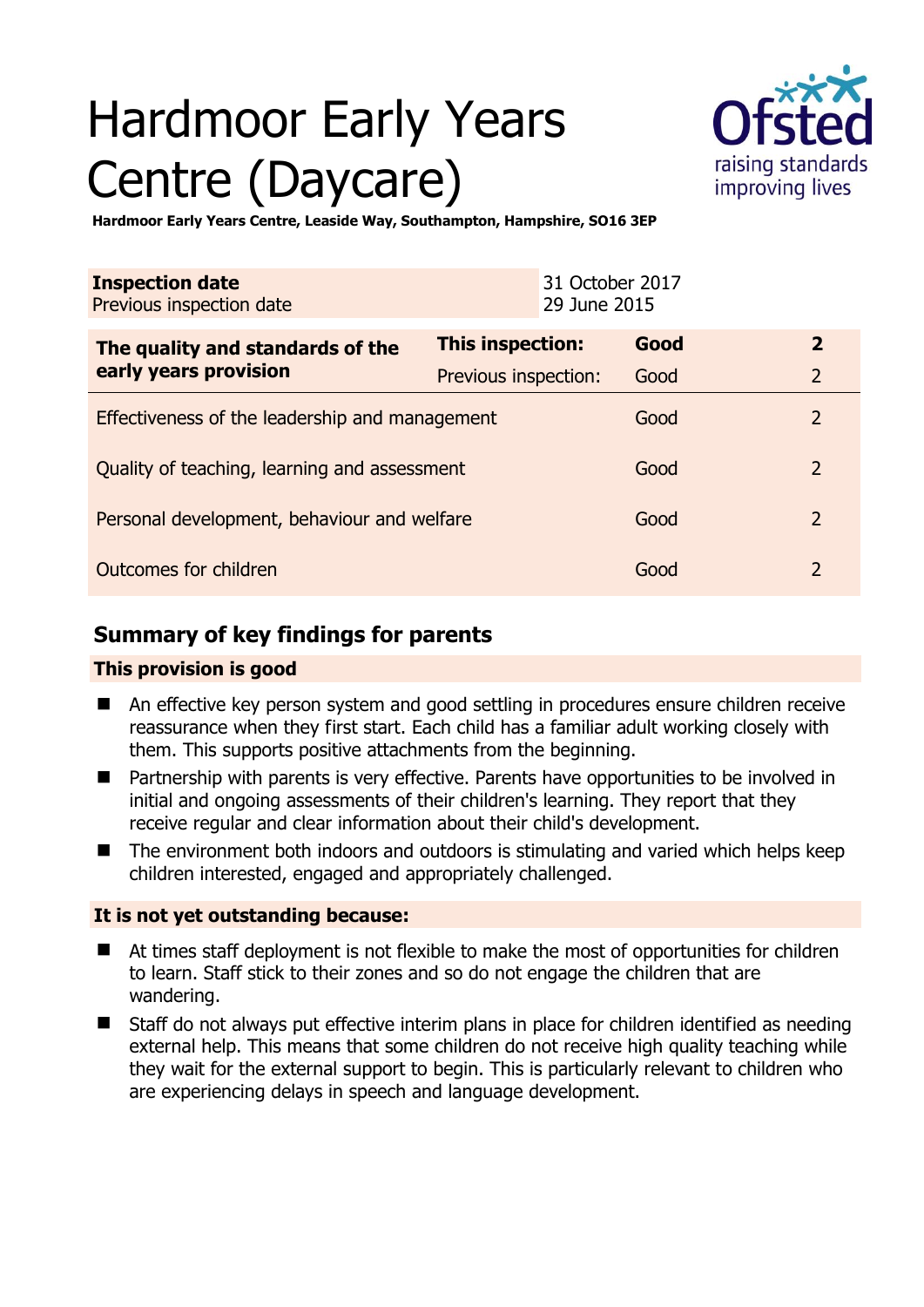# **What the setting needs to do to improve further**

#### **To further improve the quality of the early years provision the provider should:**

- ensure that arrangements for staff deployment enable adults to move more freely around the learning environment to make sure children have frequent opportunity for high quality learning
- implement strategies to support children with communication and language development difficulties promptly whilst they are waiting for more targeted support from other professionals.

#### **Inspection activities**

- The inspector spoke to staff about how they support children's individual learning and how they keep children safe.
- The inspector looked at a range of documentation, including policies and procedures, staff suitability checks and records of children's progress.
- The inspector spoke to some parents and took their views into account.
- The inspector carried out a joint observation with a room leader and discussed the findings.
- The inspector held a management meeting with the leadership team and the school governing body.
- The inspector observed the quality of teaching across the setting, and assessed how this contributed towards the progress children make in their learning.

#### **Inspector**

Kelly Marchmont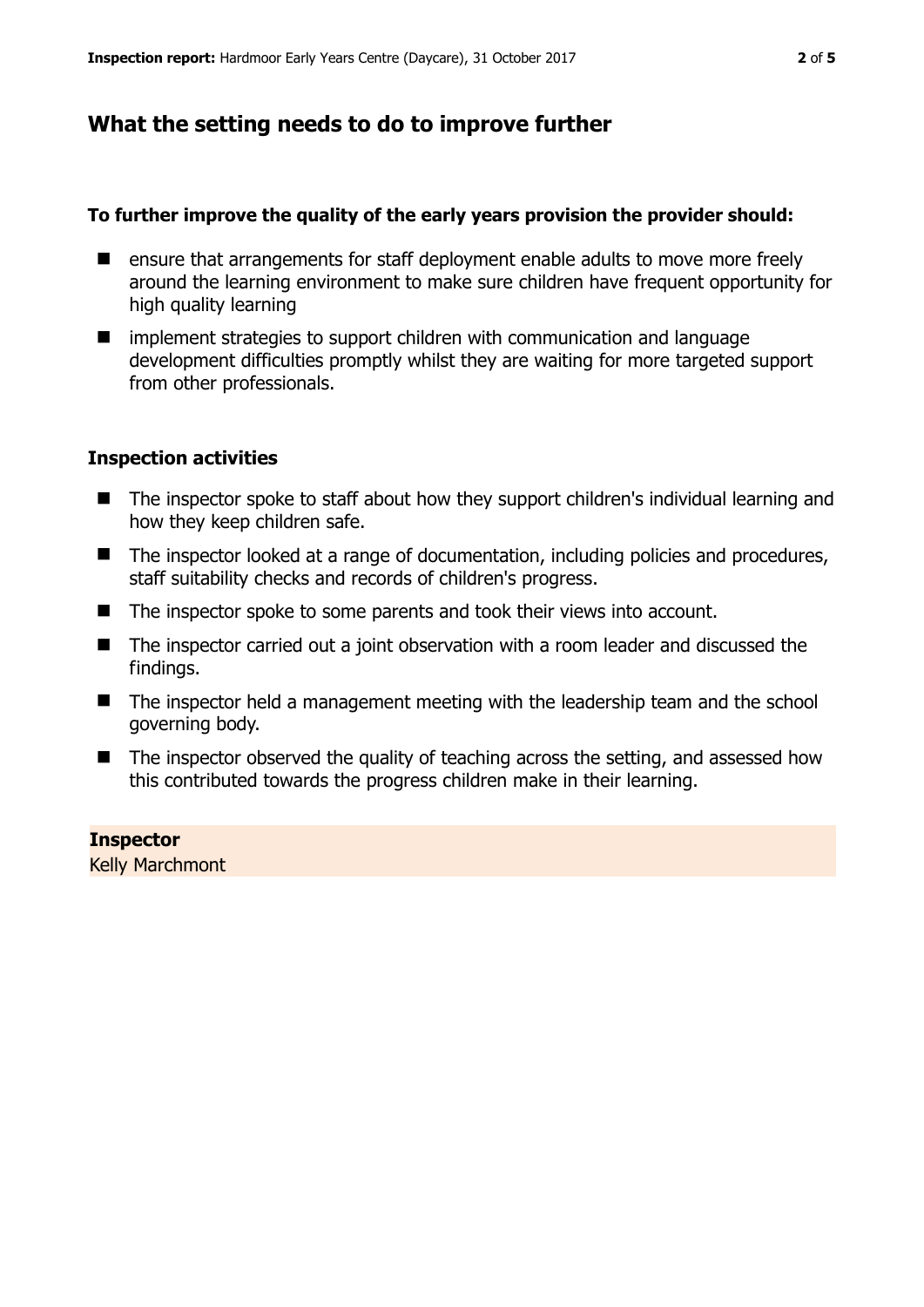## **Inspection findings**

#### **Effectiveness of the leadership and management is good**

Leaders have high expectations and have a clear picture of how well groups of children are achieving. They undertake regular and accurate evaluations of the quality of teaching and care provided. This ensures staff continue to improve and enhance their practice. There are arrangements in place for the supervision of staff which focus on progress and outcomes for children. There are clear plans in place for further development including how they intend to make the transitions from room to room in the provision easier for children. Safeguarding is effective. Staff have a good understanding of the policies and procedures in place to protect children. There are very positive relationships throughout the setting. This is not restricted to staff and children but extends beyond this, to staff and parents as well as within the staff team as a whole. This means the environment is a welcoming, warm and positive place to be.

#### **Quality of teaching, learning and assessment is good**

Staff complete regular observations and assessments of children's learning and use this information well to help them plan what the children need to learn next. Assessments of children's starting points and progress are accurate and consistent. Children participate in a good range of activities tailored to their individual interests. There is good emphasis on developing early mathematical skills as staff sing counting rhymes, count interesting objects and frequently use mathematical language. During activities staff are skilled in knowing when to support children's learning and when to allow children to explore independently. Staff ask good quality questions, which make children think for themselves and explore their own ideas. Children are given sufficient time to respond. For example, during an activity where children hammered golf tees into a pumpkin, staff tailored their questions and level of support based on the ability and learning objective for each child.

#### **Personal development, behaviour and welfare are good**

Staff are extremely caring towards children and have secure attachments with them. They act as positive role models, treating children as individuals and with respect. As a result, behaviour is consistently good. Staff encourage children to be kind to each other and take turns during activities. Staff praise children warmly on their achievements and positive behaviour. This means children feel settled and secure.

#### **Outcomes for children are good**

Children learn important self-care skills. The youngest of children know when and how to wipe their noses. They are also able to feed themselves with the healthy meals provided. Children make good progress from their starting points, including children with special educational needs and those who speak English as an additional language. Children have ample opportunity to explore mark making in a variety of ways. For example, they used toy cars to make patterns and tracks in a messy activity involving ice, colouring agents and shaving foam. Even children who do not usually like messy play were enticed and engaged in this activity. Children have lots of opportunities to take 'safe risks', as they crawl, climb, jump and explore the many interesting outdoor spaces.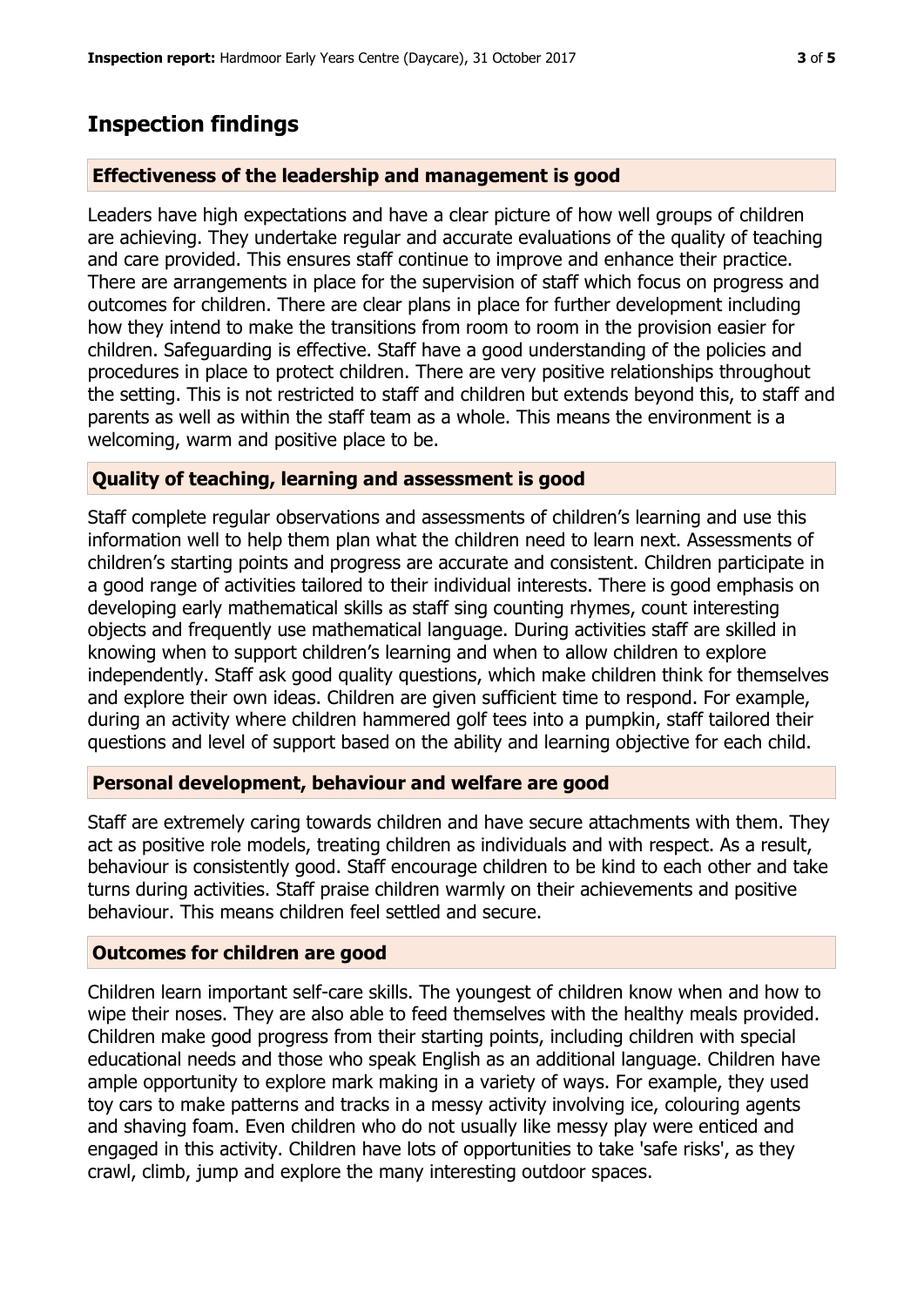## **Setting details**

| Unique reference number                             | EY319331                                   |
|-----------------------------------------------------|--------------------------------------------|
| <b>Local authority</b>                              | Southampton                                |
| <b>Inspection number</b>                            | 1111200                                    |
| <b>Type of provision</b>                            | Full-time provision                        |
| Day care type                                       | Childcare - Non-Domestic                   |
| <b>Registers</b>                                    | Early Years Register                       |
| <b>Age range of children</b>                        | $0 - 5$                                    |
| <b>Total number of places</b>                       | 45                                         |
| Number of children on roll                          | 54                                         |
| Name of registered person                           | Hardmoor Early Years Centre Governing Body |
| <b>Registered person unique</b><br>reference number | RP909323                                   |
| Date of previous inspection                         | 29 June 2015                               |
| <b>Telephone number</b>                             | 02380 552 220                              |

Hardmoor Early Years Centre is local authority run and includes a maintained nursery school, full day care and a two-year-old funded group. The centre is open from 8am to 6pm for 50 weeks of the year. The centre is registered to receive funding for the provision of early years education for two, three and four-year-old children. There are 32 members of staff; of these, four members of staff hold Early Years Professional Status and four hold Qualified Teacher Status. There are three who hold qualifications at level 5, one at level 4 and 18 members of staff who hold qualifications at level 3.

This inspection was carried out by Ofsted under sections 49 and 50 of the Childcare Act 2006 on the quality and standards of provision that is registered on the Early Years Register. The registered person must ensure that this provision complies with the statutory framework for children's learning, development and care, known as the early years foundation stage.

Any complaints about the inspection or the report should be made following the procedures set out in the guidance 'Complaints procedure: raising concerns and making complaints about Ofsted', which is available from Ofsted's website: www.gov.uk/government/organisations/ofsted. If you would like Ofsted to send you a copy of the guidance, please telephone 0300 123 4234, or email enquiries@ofsted.gov.uk.